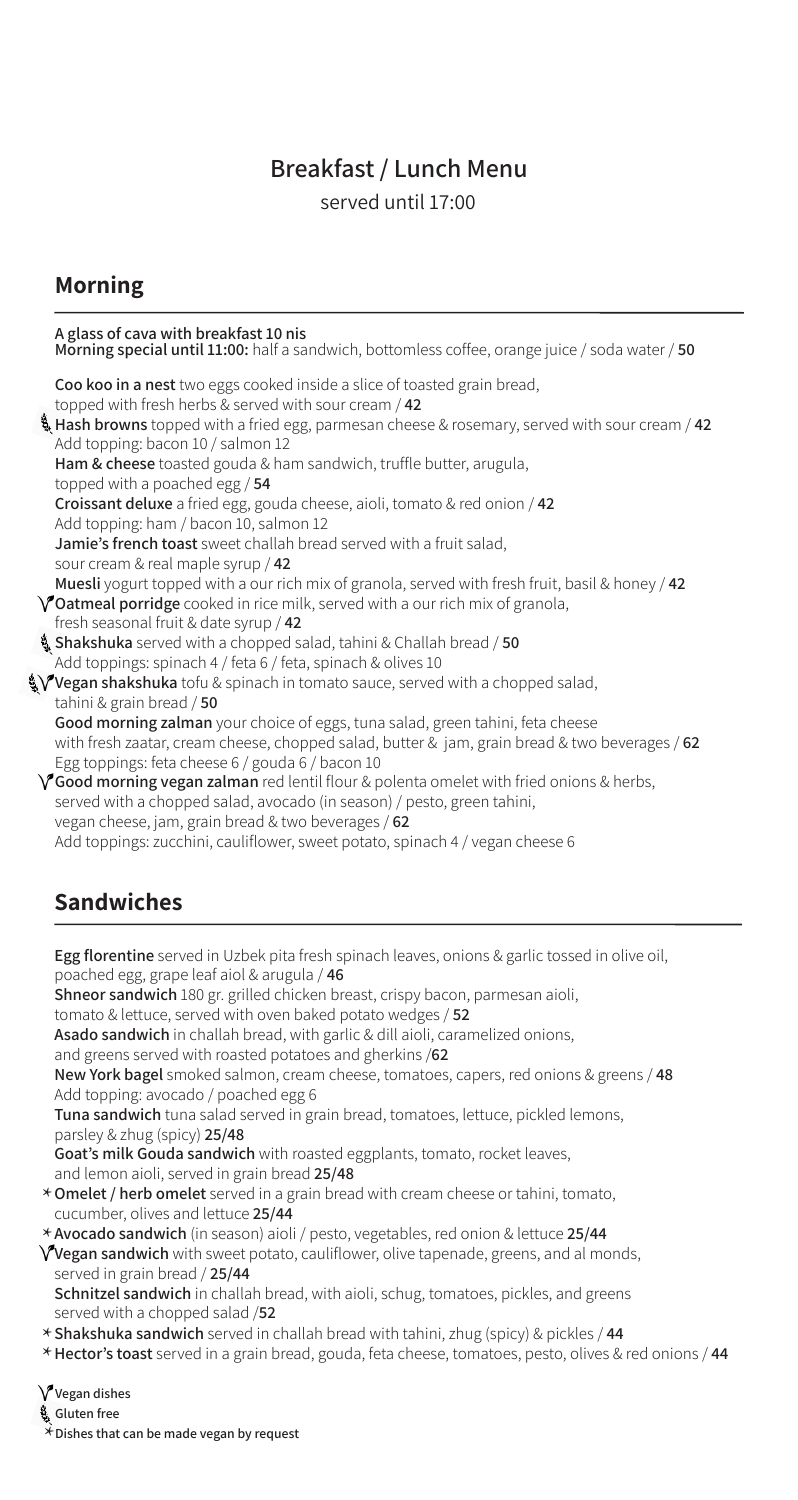# **Small Bites**

 $\sqrt[4]{\ }$ Pan fried cauliflower with cherry tomatoes, spinach & a dash of garlic, topped with tahini & parsley / 34

\***Quinoa tabbouleh** lots of herbs, tomatoes, zaatar pita bread crumbs, onions, sume & fote choose / **34** sumac & feta cheese / 34

Mushroom bruschetta mushroom mix, tomatoes cubes & basil leaves, drizzled with parmesan & truffle aioli / 34

 $\sqrt[4]{\text{Oven-baked sweet potato}}$  (half) with tahini, maple, basil, and almonds / **32** (served with sour cream)  $\sqrt[4]{}$  Black lentils fried with cherry tomatoes & fresh spinach, seasoned with mediterranean

spices & topped with tahini and parsley  $/32$ 

### **Mains**

Vellow vegetable curry roasted red onion, cabbage, cauliflower & sweet potato,  $\alpha$  / cooked in a coconut curry sauce, served with rice and topped with fresh coriander / 46 add toppings: tofu 10, chicken 12

- **7** Oven-baked legume stew served with fresh herbs, cranberries, nuts, tahini, and pistachio /52 Add: poached egg 6, avocado 6, chicken 12
- **§ Grilled chicken** in herbs & olive oil, served with a chopped salad & your choice of side dish / **52 Schnitzel** served with a chopped salad & your choice of side dish / 54
- **. Chicken meatballs** in a mediterranean tomato sauce (mild), peppers, artichokes & fresh herbs, served with a chopped salad & your choice of side dish / 58

 $\sqrt[3]{\ }$  **Red curry vegan balls** in coconut cream with tomatoes & peppers, topped with green onions & fresh coriander, served with rice & a chopped salad / 52 **Salmon pappardelle** fresh pasta in a cream sauce, with lemon zest, chilli, capers & parmesan / 54

\* Green pasta vegan spinach fettuccine in olive oil or cream based sauce, spinach, broccoli, zucchini, troch bash<br>froch barbs, ricotta choose & reasted almonds / **54** fresh herbs, ricotta cheese & roasted almonds / 54 **Slow-cooked beef chuck pappardelle** with garlic confit and pine nuts in beef stock / 58

All Shneor's pastas are freshly made

Side dish choices: mashed potatoes / rice / mejadra (not including pastas)

# **Salads**

\***Roasted vegetables salad** in a lemony herb sauce, served on labneh or tahini, garnished with roasted sunflower seeds /48

**\* Shneor's summer salad** tomato, cucumber, carrot, beetroot, kohlrabi, parsley & red onion,<br>conved with a voguet vinaigratte, tabini & mint sauce, tonned with a mix of reasted nuts served with a yogurt vinaigrette, tahini  $\&$  mint sauce, topped with a mix of roasted nuts & served with a slice of grain bread / 42

**\*Quinoa salad** roasted almonds, cranberries, red onions, apple slices, carrots, beetroot, apple such as a second with a nome reduced and have been appearanted between  $\ell$ , data hand **pomegranate, herbs & feta cheese, topped with a pomegranate vinaigrette & date honey / 46** (substitute feta cheese for sweet potato)

**Caesar salad** romaine lettuce, challah bread croutons & parmesan shavings, topped with a classic caesar sauce and nut  $mix / 38$ 

#### **Additional salad toppings:**

hard boiled egg 4 / avocado, feta cheese, or tuna 6 / chicken 12 extra bread 10

## **Kids**

Morning your choice of egg, bread, israeli white cheese spread, sliced vegetables & a glass of juice or chocolate milk / 36

**34 Toasted cheese sandwich** served with sliced vegetables & a glass of juice or chocolate milk / **34**<br>Pesta freeh nonno with your choice of glive ail, tempte, or cream based sauce & a glass of juice **Pasta** fresh penne with your choice of olive oil, tomato, or cream based sauce & a glass of juice / 32 **Shneor's schnitzel nuggets** with mashed potatoes / rice / penne pasta, served with sliced vegetables & a glass of juice / 38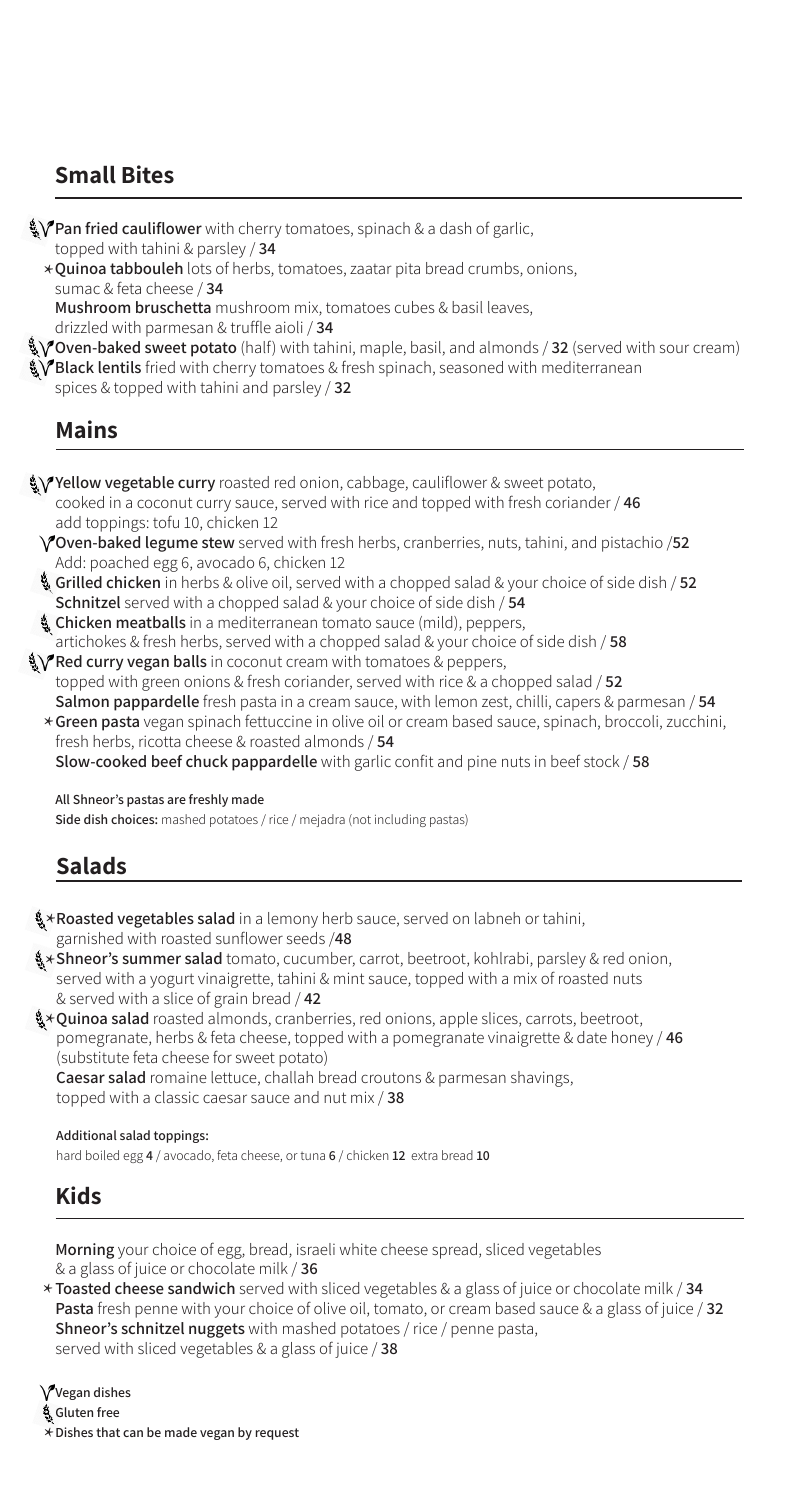### served from 17:00 **Dinner** Menu

## **Small Bites**

#### **Starter** & a glass of wine /48

**\\fran fried cauliflower** with cherry tomatoes, spinach & a dash of garlic, topped with tahini & parsley  $/$  34

\***Quinoa tabbouleh** lots of herbs, tomatoes, zaatar pita bread crumbs, onions, and the observed of the choses (24 sumac & feta cheese / **34** 

Mushroom bruschetta mushroom mix, tomatoes cubes & basil leaves,

drizzled with parmesan & truffle aioli / 34

 $\sqrt[3]{\text{Oven-baked sweet potato}}$  (half) with tahini, maple, basil, and almonds / **32** (served with sour cream)  $\sqrt[4]{}$ Black lentils fried with cherry tomatoes & fresh spinach, seasoned with mediterranean

spices & topped with tahini and parsley / 32

### **Mains**

#### A glass of Porta 6 with a main course/20

- V Yellow vegetable curry roasted red onion, cabbage, cauliflower & sweet potato, cooked in a coconut curry sauce, served with rice and topped with fresh coriander / 46 add toppings: tofu 10, chicken 12
- **7** Oven-baked legume stew served with fresh herbs, cranberries, nuts, tahini, and pistachio /52 Add: poached egg 6, avocado 6, chicken 12
- **§ Grilled chicken** in herbs & olive oil, served with a chopped salad & your choice of side dish / 52 **Schnitzel** served with a chopped salad & your choice of side dish / 54
- **...** Chicken meatballs in a mediterranean tomato sauce (mild), peppers, artichokes & fresh herbs, served with a chopped salad & your choice of side dish / 58
- **W** Red curry vegan balls in coconut cream with tomatoes & peppers, topped with green onions & fresh coriander, served with rice & a chopped salad / 52 **Salmon pappardelle** fresh pasta in a cream sauce, with lemon zest, chilli, capers & parmesan / 54
- \* Green pasta vegan spinach fettuccine in olive oil or cream based sauce, spinach, broccoli, zucchini, *froch* bashque isotta choose *i*n reasted almonds / **F4** fresh herbs, ricotta cheese & roasted almonds / 54

**Slow-cooked beef chuck pappardelle** with garlic confit and pine nuts in beef stock / 58 All Shneor's pastas are freshly made

Side dish choices: mashed potatoes / rice / mejadra (not including pastas)

# **Sandwiches / Salads**

Egg florentine served in Uzbek pita fresh spinach leaves, onions & garlic tossed in olive oil, poached egg, grape leaf aiol & arugula / 46

Shneor sandwich 180 gr. grilled chicken breast, crispy bacon, parmesan aioli,

tomato & lettuce, served with oven baked potato wedges / 52

Asado sandwich in challah bread, with garlic & dill aioli, caramelized onions,

and greens served with roasted potatoes and gherkins /62

 **New York bagel** smoked salmon, cream cheese, tomatoes, capers, red onions & greens / 48 Add topping: avocado / poached egg 6

**Schnitzel sandwich** in challah bread, with aioli, schug, tomatoes, pickles, and greens served with a chopped salad /52

- **\* Roasted vegetables salad** in a lemony herb sauce, served on labneh or tahini,<br>carnished with reasted sunflower soods (49 garnished with roasted sunflower seeds /48
- **\*Shneor's summer salad** tomato, cucumber, carrot, beetroot, kohlrabi, parsley & red onion,<br>Conved with a vegust vinaigratte, tabini & mint sauce, tonaed with a mix of reasted puts served with a yogurt vinaigrette, tahini & mint sauce, topped with a mix of roasted nuts & served with a slice of grain bread / 42
- **\*Quinoa salad** roasted almonds, cranberries, red onions, apple slices, carrots, beetroot,<br>romagganate, herbe & feta choose, tonned with a nomegganate vinaigratte & data hone **pomegranate, herbs & feta cheese, topped with a pomegranate vinaigrette & date honey / 46** (substitute feta cheese for sweet potato)
	- Caesar salad romaine lettuce, challah bread croutons & parmesan shavings,

#### topped with a classic caesar sauce and nut  $mix / 38$

#### **Additional salad toppings:**

hard boiled egg 4 / avocado, feta cheese, or tuna 6 / chicken 12 extra bread 10

- $\alpha$ Vegan dishes
- **free Gluten**
- $\star$  Dishes that can be made vegan by request<br>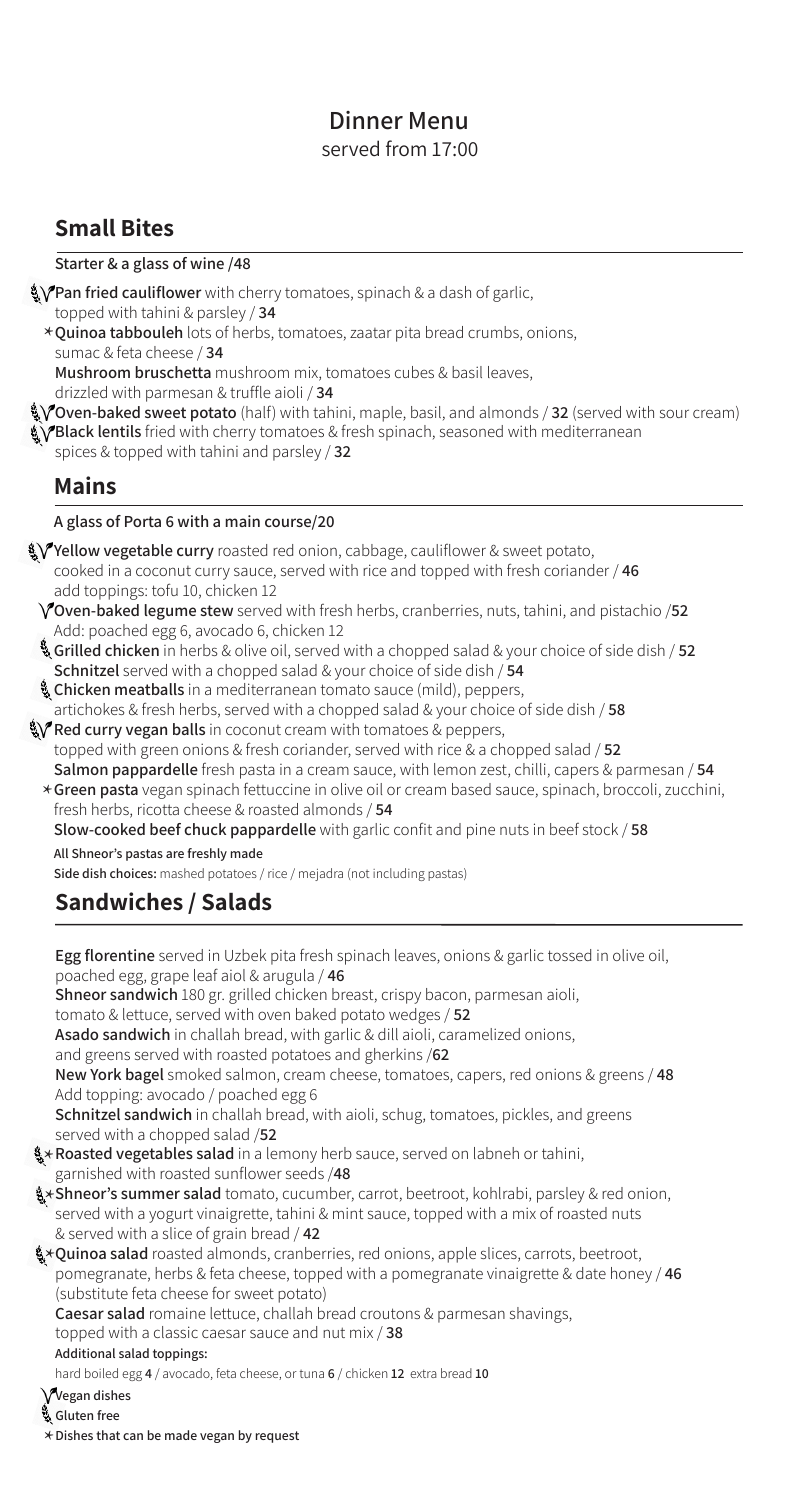## **Kids**

Morning your choice of egg, bread, israeli white cheese spread,

sliced vegetables & a glass of juice or chocolate milk / 36

**34/ Toasted cheese sandwich** served with sliced vegetables & a glass of juice or chocolate milk<br>Pasta froch penne with your choice of olive oil, tempte, or croam based sauce & a glass of juice **Pasta** fresh penne with your choice of olive oil, tomato, or cream based sauce & a glass of juice / 32 **Shneor's schnitzel nuggets** with mashed potatoes / rice / penne pasta, served with sliced vegetables & a glass of juice / 38

### **Sweets**

Chocolate mascarpone ice cream sandwich with cocoa nibs /34 Pistachio mousse covered with white chocolate / 34 **Biscuit cake / 34 Mama's baked cheesecake / 34** Homemade crack pie / Lemon pie / 32 Homemade carrot cake with vanilla cream / raspberry marzipan cake / apple pie / 28 Hazelnut brownies / surprise cookie / 16 Chocolate ball / date ball / 6 **maamul** (date cookie) mama's cookie / 8 **8** / Alfajores Cookie plate (4) / 16  $\sqrt{\ }$  Pecan pie / 28 (add an ice cream scoop 8) Chocolate babka / 22 Cinnamon babka / 18

# **Cold Drinks**

Cold americano / 13 **15** lced coffee / 15 Mineral water / 10 Ferrarelle small / 12 Ferrarelle large / 25 Malt beer (non-alcoholic) / 12 Lemonade / mint lemonade / 12 Freshly squeezed: Orange juice / carrot / orange & carrot juice / 14 Natural apple juice / 16 A jug of our homemade Iced tea / 14 Soft drinks / 12

## **Hot Drinks**

Espresso short / long / 8 Double espresso / 10 **9** / Cortado Cappuccino small 12 / large 14 **Black turkish coffee / 10** Americano small 12 / large 14 **Macchiato short 8** / double 10 Hot / cold chocolate / 14 **Belgian hot cocoa with pralines / 18** Mint tea  $/$  10 Tea pot: bedouin tea / green & jasmine tea / lemongrass & verbena tea / 14 Ginger lemon & honey / 14 Hot apple cider with cinnamon  $/$  18 (add wine 10) Hot sahlab with nuts & shredded coconut / 16 A pot of masala chai / 16

# **Beverages Alcoholic**

**Smash Basil** freshly squeezed green apple & basil leaves with gin / 39 Thai Mix vodka, lime, chili, coconut, pineapple and basil / 39 **Genie's ice tea** lemongrass, verbena, peach, and gin / 39 Arak lemonade / 26 Mosco light ale 6.5% / 28 Mosco red ale 5.5% / 28 **Mosco stout 4.8% / 28** Leffe beer / 26 SOMERSBY apple cider 5.4% / 24 Chaser / 10 **18** / Arak **25** / Vodka **25** / Jameson Gin / 25 (add tonic water 7)

# **Red Wine / Rose**

Le Jamel, Grenache, France 36 / 134 Vidigal, Porta 6 Rosé, Portugal 32 / 118 Vigidal, Porta 6 Castelao, Portugal 32 / 118 Juno, Pinotage, South Africa 36 / 134

## **Wine White**

Le Jamel chardonnay, France 36/134 Vigidal Porta 6 chardonnay 32 / 118 **25/100** Cava Juno, Chenin Bkanc, South Africa 36 / 134